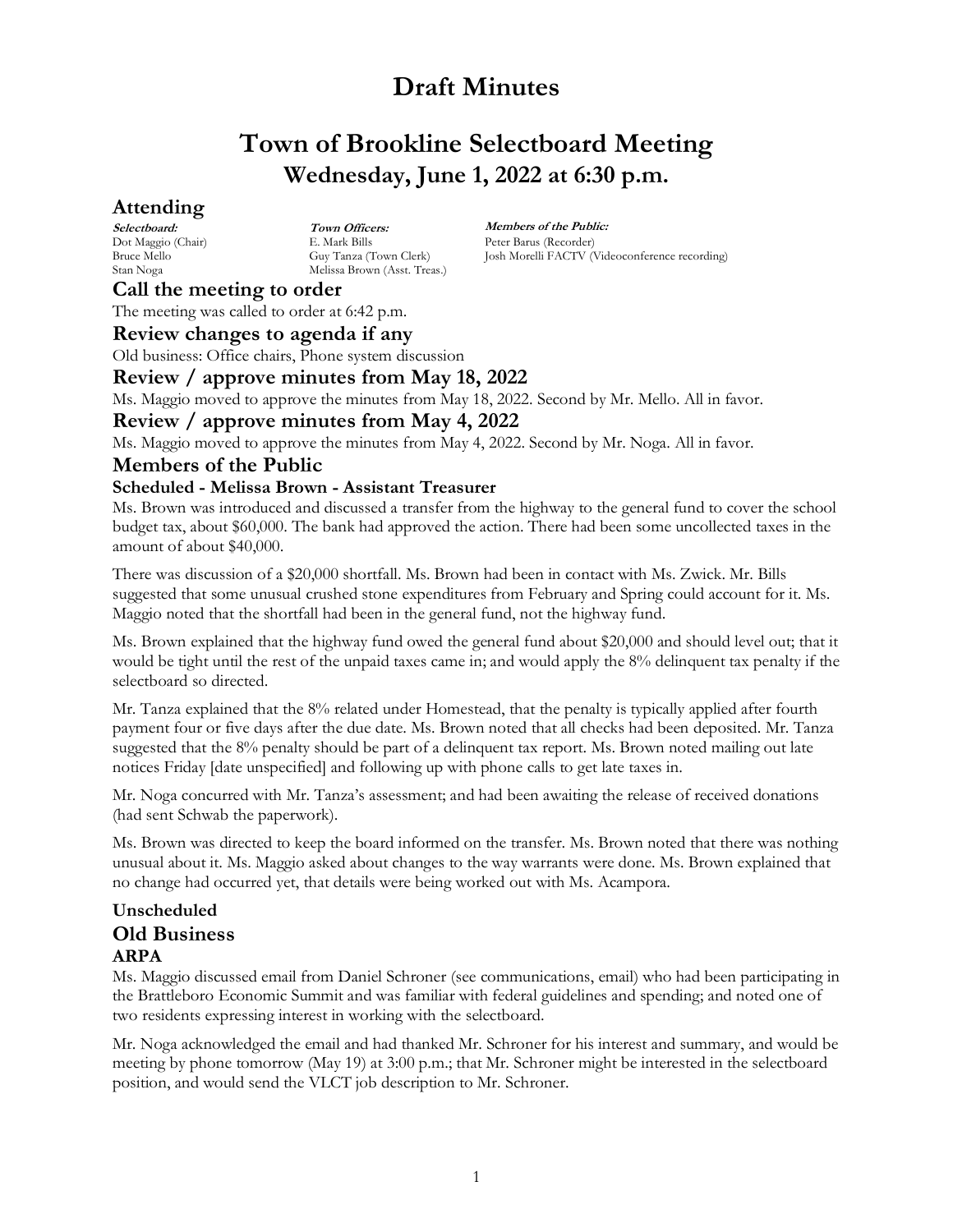## **Town of Brookline Selectboard Meeting Wednesday, June 1, 2022 at 6:30 p.m.**

### **FEMA**

Ms. Maggio discussed the FEMA inspection. Mr. Tanza noted that Mr. Bills had also attended; that they covered Putney Mountain Road, a long process, with the mitigation official from FEMA; that some mitigation funds might be forthcoming for Putney Mountain Road; that the inspection had started there, the site of most damage; Holland Hill and the rest remained to be inspected; FEMA would be available until Friday, the inspection to be completed this week; and all documentation had been provided.

Mr. Bills observed that five people, some from Wardsboro, each with different expertise had attended the inspection; that one discussed FEMA coverage and how mitigation would work; that the big culvert might be paid as mitigation (not from grant funds); that moving up the mountain, failed or undersized culverts would be brought up to code so they would not wash out in the next storm; that in the long run there would probably be money back and saved funds.

Ms. Maggio asked about when to expect reimbursement. Mr. Tanza explained that they had not said when, and that if falling short and new ARPA funds had not been forthcoming, some ARPA funds might be used and returned back to ARPA, rather than taking on new loans.

#### **Office Chairs**

Mr. Mello discussed replacement chairs noting no new activity.

#### **New Business**

**A. Bill received from the Putney Fire Department for costs associated responding to a forest fire on Purple Mountain Road.** 

**Amount: \$5,770.00**

#### **Date of Incident : May 1, 2022**

**Service Location 72 Purple Mountain Road**

**Property owner: John Rawley 74 Purple Mountain Road Responsible party: Jamie McAullife 72 Purple Mountain Road Collection/reimbursement to town of Brookline discussion** 

Ms. Maggio discussed the bill, explaining that a mattress fire had gotten out of control; and had spoken with Chief Goddard of Putney Fire Dept.; that Engine One, Tanker One, Brush Truck One, squad One, Car One, an ATV, and 14 personnel had been dispatched; that there had been a loss of forestry hose burned, the only department billing; that Chief Goddard had said the town of Brookline was responsible, and could pursue Mr. McAullife for recompense.

There was discussion; of placing a lien on property; of the Town's responsibility for such a bill. Mr. Noga suggested obtaining legal advice, as private property had been burned, and the town should not be billed for this.

Ms. Maggio noted Chief Goddard had asserted that the town was responsible, and could pursue the individual; that the other three fire departments involved were not billing the town.

There was discussion. Ms. Maggio suggested sending the paperwork from the fire dept to Mr. McAullife with a cover letter. Mr. Noga suggested consulting a lawyer first, then the property owner, noting that the event had occurred on the Rowley property, a rental unit.

There was consensus on consulting Bob Fisher esq., who could already be familiar with the case. Ms. Maggio will call Fisher & Fisher and communicate with the parties concerned.

#### **Phone System discussion**

Ms. Maggio suggested looking into a system that would help the Town Clerk when answering calls for the various town departments. Mr. Tanza suggested consulting with Mr. Grimes, who had set up the system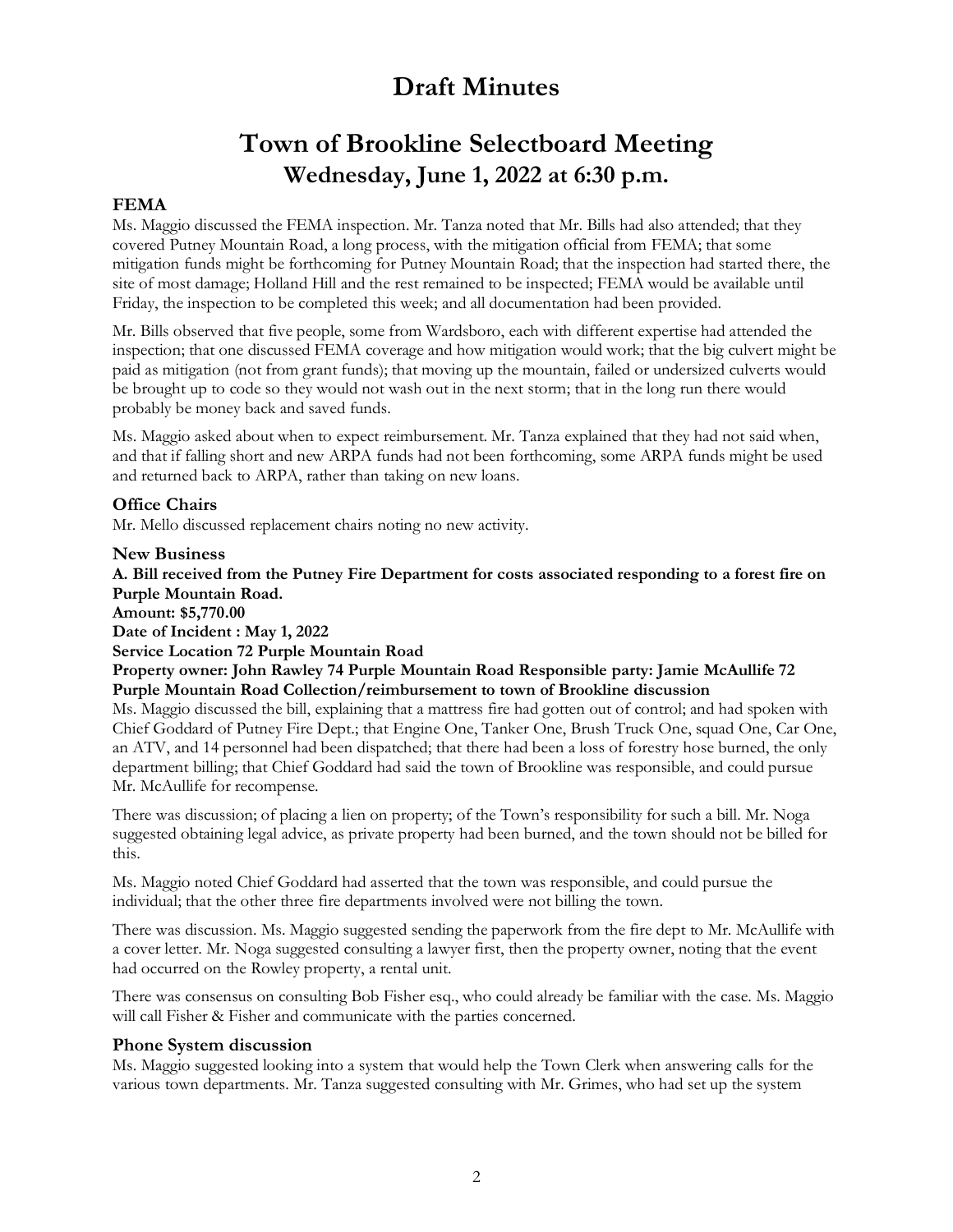# **Town of Brookline Selectboard Meeting Wednesday, June 1, 2022 at 6:30 p.m.**

previously; and would call Mr. Grimes to find out what would be involved, get an estimate and invite a presentation to the selectboard.

#### **Reports and Updates**

**Treasury Update - Melissa Brown - Asst. Treasurer**  (Discussed above) **Town Clerk Update - Guy Tanza**  Mr. Tanza noted that the Town Clerk was not statutorily required to submit a written report; and suggested waiving the report as unnecessary.

#### **Road Supervisor - E. Mark Bills**

Mr. Bills reported on the grant for the leaf blower, completed, and had picked up the machine at HP Fairfield on Friday, May 20; had located poison ivy (and got a rash); had taken Mr. Lavorgna's suggestion vinegar and Dawn detergent in a sprayer to reduce the weed during brush cutting.

Mr. Bills noted that repairs for FEMA last Fall had been held back for funding, until reimbursement; that gravel had been reapplied and roads settled somewhat, corrected with finish gravel for better drainage; that repairs on flood damage were nearing completion, culverts and stone lined ditches as required, going well; that Mr. Towler had discussed some materials that didn't belong, and will obtain some signage on what is permissible and work together to install signs; that the third stop sign down, at Hill and Grassy Brook had been pulled from the ground, probably with a heavy vehicle, and the stop sign at Ellen Ware had been replaced, hooked it to a tree; that also on Mountain Road a new sign had been mounted higher, harder to reach.

Mr. Bills reported driving around following heavy rain and wind and removing debris and replenishing gravel on Ellen Ware at the far end; that there was still patching to do on hot days (cold patch works better then); that applying driveway sealer before the new patch material was working well, good for shallow areas where pavement doesn't adhere; and planning for work with FEMA in the next day or two, measuring repaired sections.

Ms. Maggio: suggested that when meeting with FEMA, recent minutes showed approval of paving bids for washed out areas at Putney Mountain and Amedon's corner, and the actual cost of repairs; that Mr. Noga would send the RFP; that the minutes for Wednesday, May 4, page 4, shows the bids and votes; that Mr. Tanza had mentioned this to FEMA. Mr. Bills discussed the bids; how close to estimates. Ms. Maggio noted that the bids had been accepted at the May 6 Special Meeting.

Ms. Maggio asked about (and Mr. Bills confirmed) weed cleanup done at the iron bridge, and expressed the selectboard's appreciation.

#### **Selectboard Chair - Dot Maggio**

Ms. Maggio discussed the Vermont Visiting Nurses appropriation request, etc. Mr. Tanza noted that appropriations had been updated on the town website.

#### **Building Commissioner - Bruce Mello**

Mr. Mello discussed conversations with Mr. Bills on some projects, such as the SLP A/C, town office painting, roof and bulkhead, SE corner; and noted no new mouse infestation; discussed possible work on RSH in the Fall, a broken window needing replacement, for which Mr. Bills had a possible lead.

Mr. Mello discussed a memorial garden for Ms. Nau, and book kiosk for Hill Road; and invited ideas for the garden. Ms. Maggio suggested stone from the homestead for a plaque, and a listsrv letter inviting design ideas.

Mr. Mello discussed his final report on SLP work, November 8, 2021 and April 1, 2022 visits from Cota & Cota, for which eight were covered; one charge for a dishwasher hose; discussed items replaced in the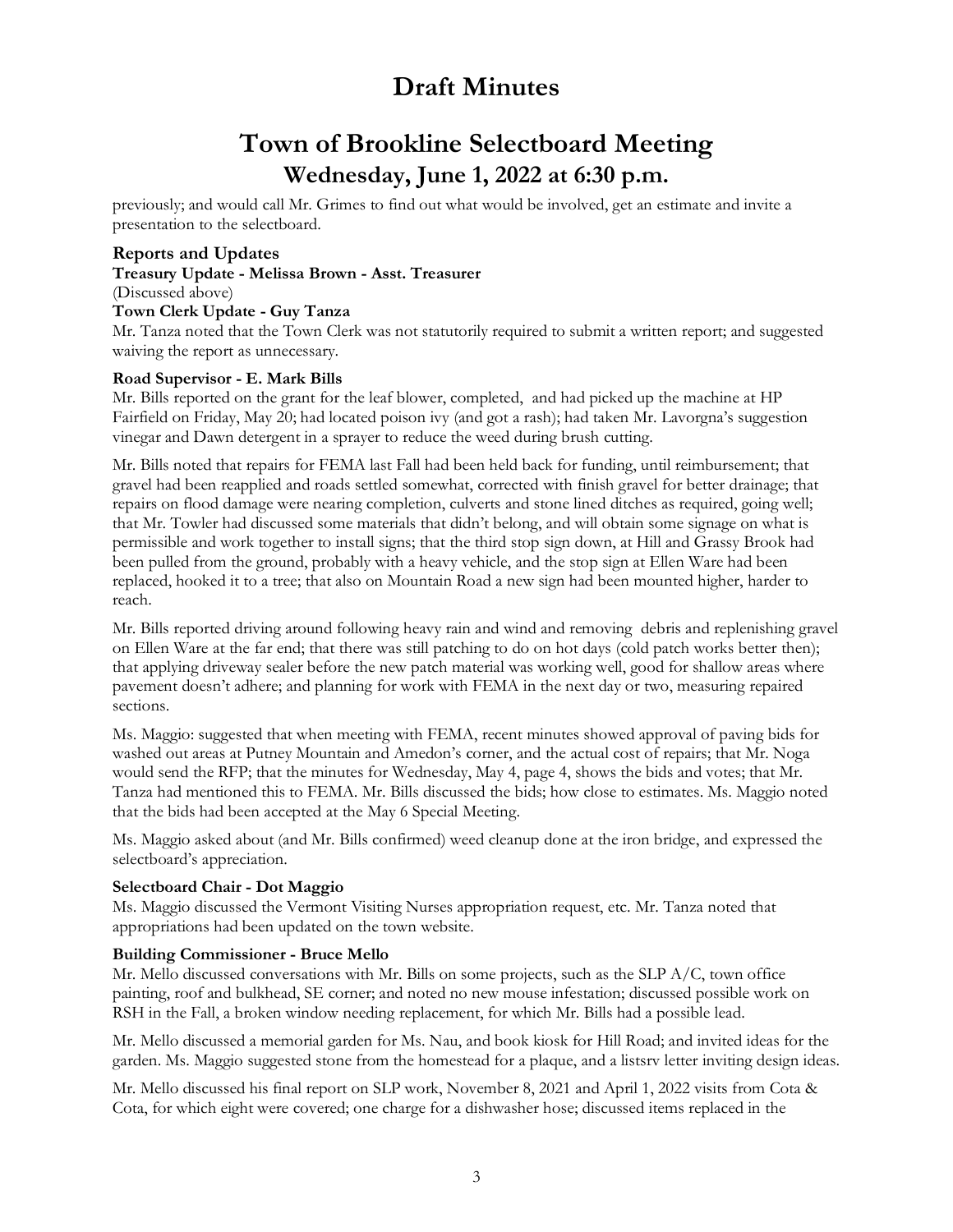## **Town of Brookline Selectboard Meeting Wednesday, June 1, 2022 at 6:30 p.m.**

building; noted that the last two visits were free, invoices on hand and organized, for total expenditures of \$10,644.56.

Mr. Mello discussed an air exchanger time clock that C&C had agreed to replace; the heat pump, solar panels, electricity; the difficulty getting responses, expecting four quotes; and would recommend considering RFP for the heat pump; and discussed details, noting solar panels were different.

Ms. Maggio will call the electric contractor.

Mr. Mello discussed replacing old lighting with LED; no information from Efficiency Vermont regarding infrastructure funds for municipalities; and suggested heat pumps would be best for lower bills, and to bide time on a boiler decision.

Ms. Maggio noted Mr. Mello's participation with an energy audit at NewBrook; and suggested that the selectboard hire professionals to assess actual needs; and to discuss RFPs and the **next meeting**.

There was discussion.

#### **Highways and Grant Updates - Stan Noga**

Mr. Noga discussed a submitted request for reimbursement from WRC; completed forms; reported mileage; a call with Fairfield about serial or model number for the leaf blower (they have the check in payment); that Mr. Bills had provided all the serial numbers; that \$5,600 was coming in; that the registration would be completed; RFP work had been started; will send the selectboard a question of electronic bidding for review; the paving bid would be complete this week.

Mr. Noga discussed the WRC meeting, the possibility of participation in resiliency zones, in which seven towns (Brookline included) will get Generac batteries at residences, funded from FEMA and other federal sources as an upgrade at no cost to citizens; the batteries cover outages up to three days; a pilot program.

Mr. Noga had attended a Rescue, Inc. meeting following their dismissal by Brattleboro, noting RI's good administration; that substantial funds had been generated to operate without Brattleboro; that the Department of Health had hired them to administer vaccines where residents were housebound in Windsor and Bennington; that other means of generating funds to replace Brattleboro would be announced after July 1; and noted that Drew Hazelton had indicated contracts would be honored for the next three years and discussed small percentage increases in fees; that after July 1, 911 calls would go through the Keene dispatch system.

Mr. Noga reported searching through the cemeteries without finding any H.F. Fuller, and suggested searching death records in the vault, that there was not another Fuller anywhere in those four cemeteries. There was discussion, that perhaps a veterans' organization can help.

Mr. Noga discussed a VTRANS notice of a grants-in-aid deadline of June 24; that \$11,000 was allotted for culverts, drainage areas, turnouts, etc.; that application must be submitted to be considered and awarded; and suggested meeting with Mr. Clark and Mr. Bills to determine what should be done; and noted that matching would be 20%/80%, and because it complied with state road standards the match would be reduced to  $90\%/10\%.$ 

Ms. Maggio suggested that Mr. Noga schedule that meeting with Mr. Clark and Mr. Bills; and since FEMA was now  $90\frac{1}{9}\times 10\%$  matching, the town may incur no expenditures for the storm.

#### **Any other reports or concerns by Selectboard Members**

Mr. Mello noted  $A/P$  warrant charges for equipment repair. Mr. Bills noted that the equipment had been idle for a long time. Mr. Mello discussed the damage from ethanol in fuel; and suggested hiring Kerry Bourne to repair the window in the RSH.